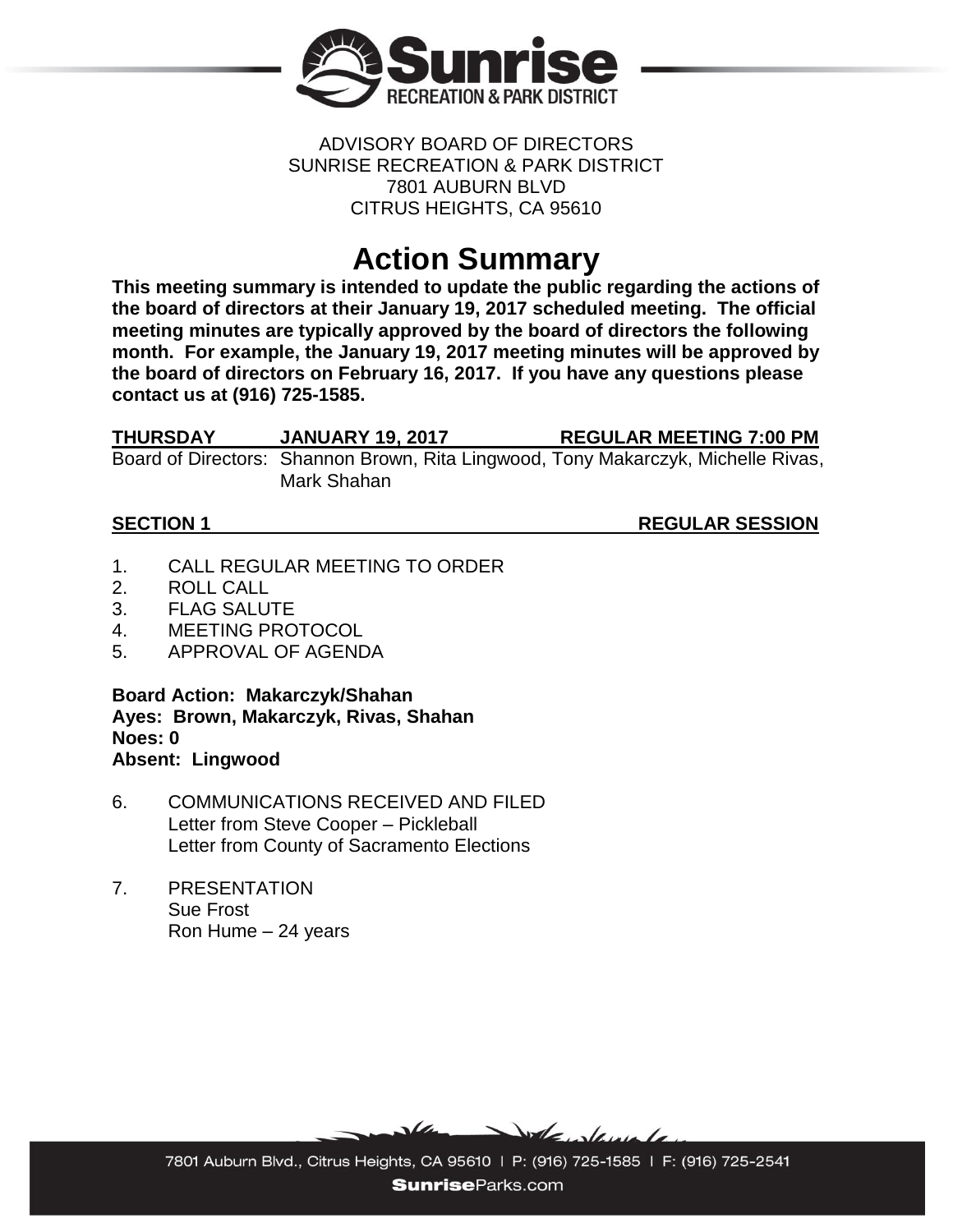

### **SECTION 2 PUBLIC COMMENT**

Members of the audience may address the Board on any item of interest to the public and within the Board's purview, or on any Agenda Item before or during the Board's consideration of the item. If you wish to address the Board during a meeting, please fill out a Speaker Identification Sheet and give it to the Clerk. When you are called upon to speak, step forward to the podium and state your name for the record. Normally, speakers are limited to three (3) minutes each with 30 minutes being allowed for all comments. Any public beyond the initial 30 minutes may be heard at the conclusion of the agenda. The Chairperson has the discretion to lengthen or shorten the allotted times.

### **SECTION 3 CONSENT MATTERS**

The consent matters are acted upon as one unit.

- 1. Approval of minutes from the Advisory Board of Directors for November 15, 2016. [Board Minutes](http://sunriseparks.com/wp-content/uploads/2017/01/Minutes-11-17-16.pdf)
- 2. Approval of minutes from the Advisory Board of Directors special meeting for December 6, 2016. [Board Minutes](http://sunriseparks.com/wp-content/uploads/2017/01/Minutes-12-6-16-Special-Meeting.pdf)
- 3. Approval of 2016-17 November/December Financial Report.
- 4. Approval of billing and refund report for November/December 2016.
- 5. Approval of the November/December 2016 park operations report.

### **Board Action: Shahan/Brown Ayes: Brown, Makarczyk, Rivas, Shahan Noes: 0 Absent: Brown**

### **SECTION 4 ADMINISTRATION BUSINESS**

6. Information item regarding the Mid-Year 2016-17 Fiscal Report.

[Staff Report](http://sunriseparks.com/wp-content/uploads/2017/01/Mid-Year-16-17-Report.pdf)

[Operations Report](http://sunriseparks.com/wp-content/uploads/2017/01/Operations-Report-November-December-2016.pdf)

7. By motion, authorize the District Administrator to execute a contract with Melton Design Group for a not to exceed amount of \$52,895 for consultant services.

[Staff Report](http://sunriseparks.com/wp-content/uploads/2017/01/Staff-Report-Award-bid-for-Consultant-Services-Foothill-Community-Park-Project.pdf) | [Draft Contract](http://sunriseparks.com/wp-content/uploads/2017/01/Foothill-Community-Park-Master-Plan-Update-Draft-Contract-Melton-Design-Group-wRM-edits.pdf)

**Board Action: Makarczyk/Shahan Ayes: Brown, Makarczyk, Rivas, Shahan Noes: 0 Absent: Lingwood**

### **SECTION 5 ITEMS FROM THE ADVISORY BOARD**

Subcommittees for February 2017 were reviewed.

 $\Delta$ de de

7801 Auburn Blvd., Citrus Heights, CA 95610 | P: (916) 725-1585 | F: (916) 725-2541 **SunriseParks.com**